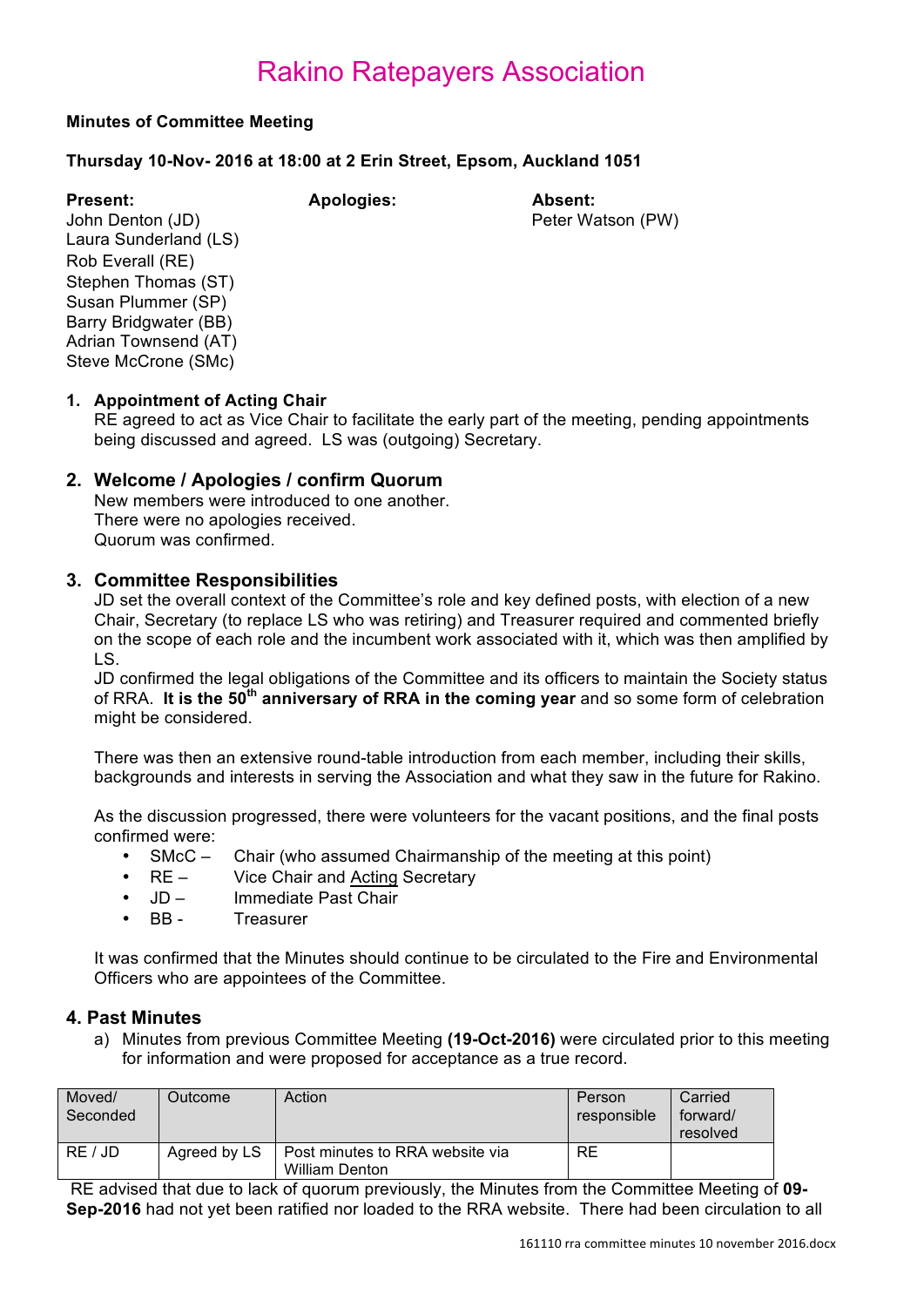present and current Committee members were unable to comment, and so the adoption and posting of the September meeting minutes was also agreed.

| Moved/<br>Seconded | Outcome⊺     | Action                      | Person<br>responsible | Carried<br>forward/<br>resolved |
|--------------------|--------------|-----------------------------|-----------------------|---------------------------------|
|                    |              |                             |                       |                                 |
| RE / JD            | Agreed by LS | Post minutes to RRA website | RE                    |                                 |

- b) **Draft AGM Minutes** these were circulated prior to the meeting, with formal approval not required until the next General Meeting in Easter 2017. Key actions identified by members in the AGM which will require further consideration and potential inclusion in action plans yet to be developed and assigned are:
	- ongoing reminder about fitting 50mm camlocks to new water tanks;
	- improve communication and interaction with Auckland Council regarding rhamnus and weed eradication, and engineer better collaboration between contractors and land owners;
	- request for access to better information and training on safe use of plant poisons;
	- ongoing support for individual grant applications and funding initiatives but more importantly seek to create a strategic context for these and thus to see them aligned with an overall Rakino strategy
	- determination of fruit tree planting viability and level of interest/support;
	- First Aid course at Christmas?;
	- response to proposal of a designated helipad location;
	- ongoing promotion of the Bokashi scheme, with the AT land and facilities the next phase (grant closes at the end of Q1 2017, 3 month extension already granted)
	- investigation of Broadband service providers
	- replacement of bench seating in Sandy Bay (with grant support)
	- review of 2016 RRA Survey output for key focal areas
	- Westpac donation of \$500 to be actioned annually hereafter until rescinded by membership

### **5. Finances**

- a) Report on Payments received / to be made
	- \$66.30 to be paid to LS to reimburse stationery expenses
	- \$30.00 to be reimbursed to JD for purchase of 'thank you' wine to Hon. Reviewer
	- \$62.47 to be reimbursed to JD for purchase of wine for AGM

\$70.07 to be reimbursed to RE for purchase of 'thank you' wine / card to retiring Committee members JD/LS Payment is due to Rakino News – invoice misplaced and duplicate requested (to be paid)

#### **LS handed over to RE:**

\$30 in cash subs (Antonas Procuta) plus a cheque from Terry Robinson for \$81.00 (\$30 subs and \$51 donation) to be paid in to the RRA cash account.

RE to deposit and action 'thank you note to Terry.

- b) 2016-7 Membership Subs 68 paid up members at meeting data. It was agreed that efforts should be made to raise membership levels of the Association to improve representation.
- c) Resolutions on required changes to Bank Signatories for each ASB account

| Moved/<br>Seconded | Outcome            | Actions to be taken                                                                                                            | Person<br>responsible | Carried<br>forward/<br>resolved |
|--------------------|--------------------|--------------------------------------------------------------------------------------------------------------------------------|-----------------------|---------------------------------|
|                    | Payments<br>agreed | RE and JD (as existing on line bank<br>users) to organize payments.                                                            | RE / JD               |                                 |
|                    |                    | BB to be set up as new on line bank<br>account user to replace LS as third<br>authorized officer (with JD and RE<br>currently) | JD / BB               |                                 |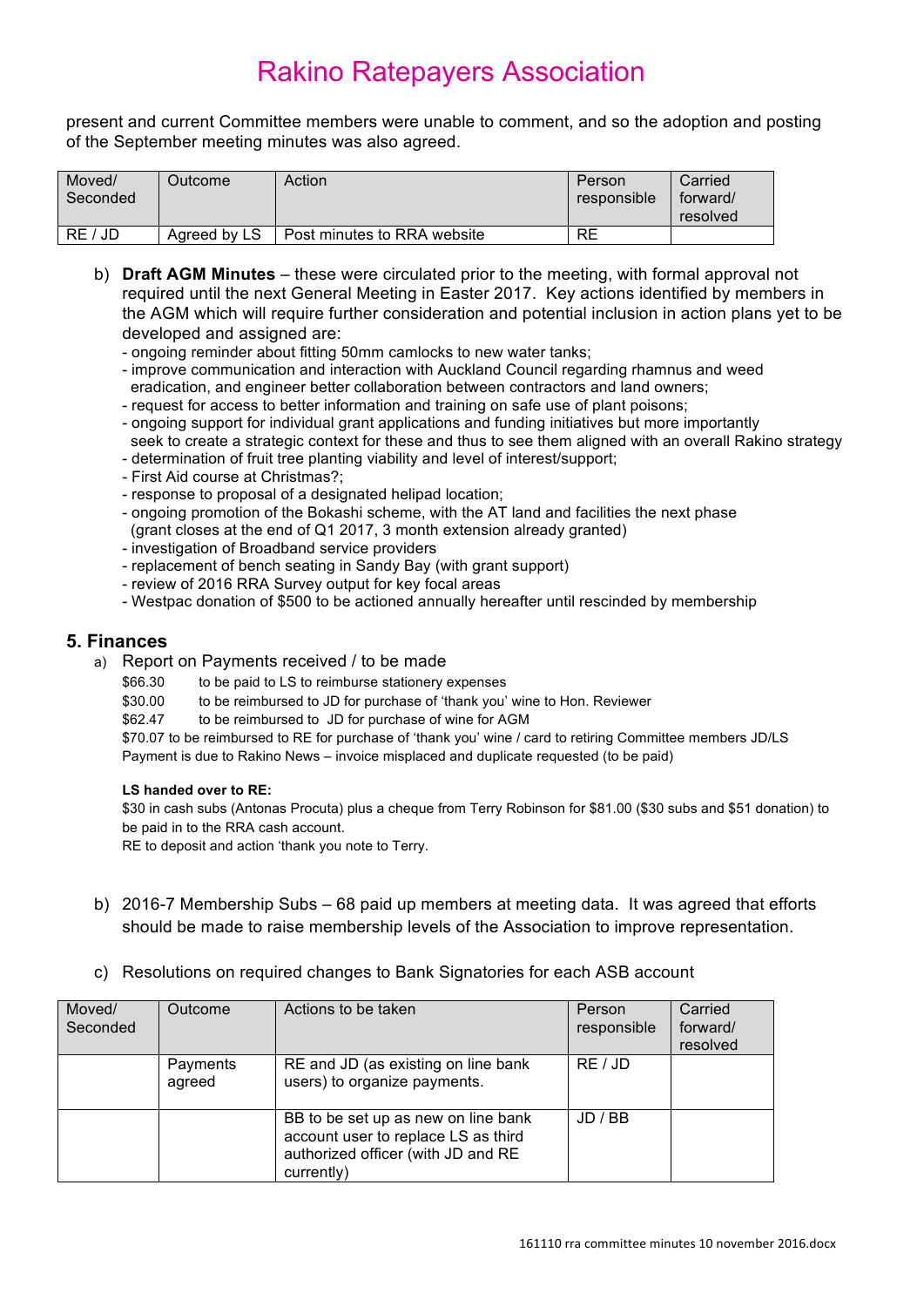### **6. Correspondence:**

# **IN**

Mark Lockhart had copied the Committee on correspondence with Deryn Dromgoole regarding a five year rhamnus eradication strategy to be implemented with contractors and where possible with support from islanders – **Action: deferred for future meeting**

Pete Watson had shared Budget information he had secured from the Council – **Action: deferred to future meeting**

Mike Hudson had lodged a request to utilize the Community Hall on New Year's Eve as a venue for younger people.

It was agreed that further information should be sought as to the proposed event, the ages of those attending and provision of sober adult oversight.

**Action: RE to liaise with Mike accordingly, subject to contact information.**

### **OUT**

RE is in dialogue with Wireless nation regarding Broadband service package. It was agreed to liaise with Committee members who had their own boats to facilitate a return trip to Rakino for Jason Somerville, if the normal ferry schedule did not suffice. RE has details.

New arrangements need to be made regarding emptying the RRA PO Box, taking over from WW. ST volunteered to liaise with WW as his office is closest to the PO Box location in the CBD. **Action: ST**

### **7. Matters Arising, Work in Progress status, New Business – deferred to future meeting due to time scales**

- Welcome Booklet for new islanders (ex-BV) acceptance by Committee / how / where to make available
- Wharf Buildings: confirmation of status on each planned segment of work-in-progress <refer previous division of tasks>
- Review of Financial Reviewer's letter of recommendations for 2016-7 actions required
- Endorsement of position on Liability Insurance as per external input via PW
- Strategic Planning process and Action Plan for 2016-17
- Key messages from Survey next steps
- Other Work-in-Progress b/fwd from previous Committee

### **8. Venue for Future Committee Meetings**

### **22-November proposed (to be confirmed, informal), commencing 18:00**

**37-39 Ireland Street, Freemans Bay, Auckland 1011** (hosted by Stephen Thomas at his company premises, Alaska Interiors).

### **08-December, 37-39 Ireland Street, Freemans Bay, Auckland 1010** (Alaska premises)

Committee members are requested to review and print your own copies of all materials circulated ahead of the meeting, in order to optimize the discussion time available.